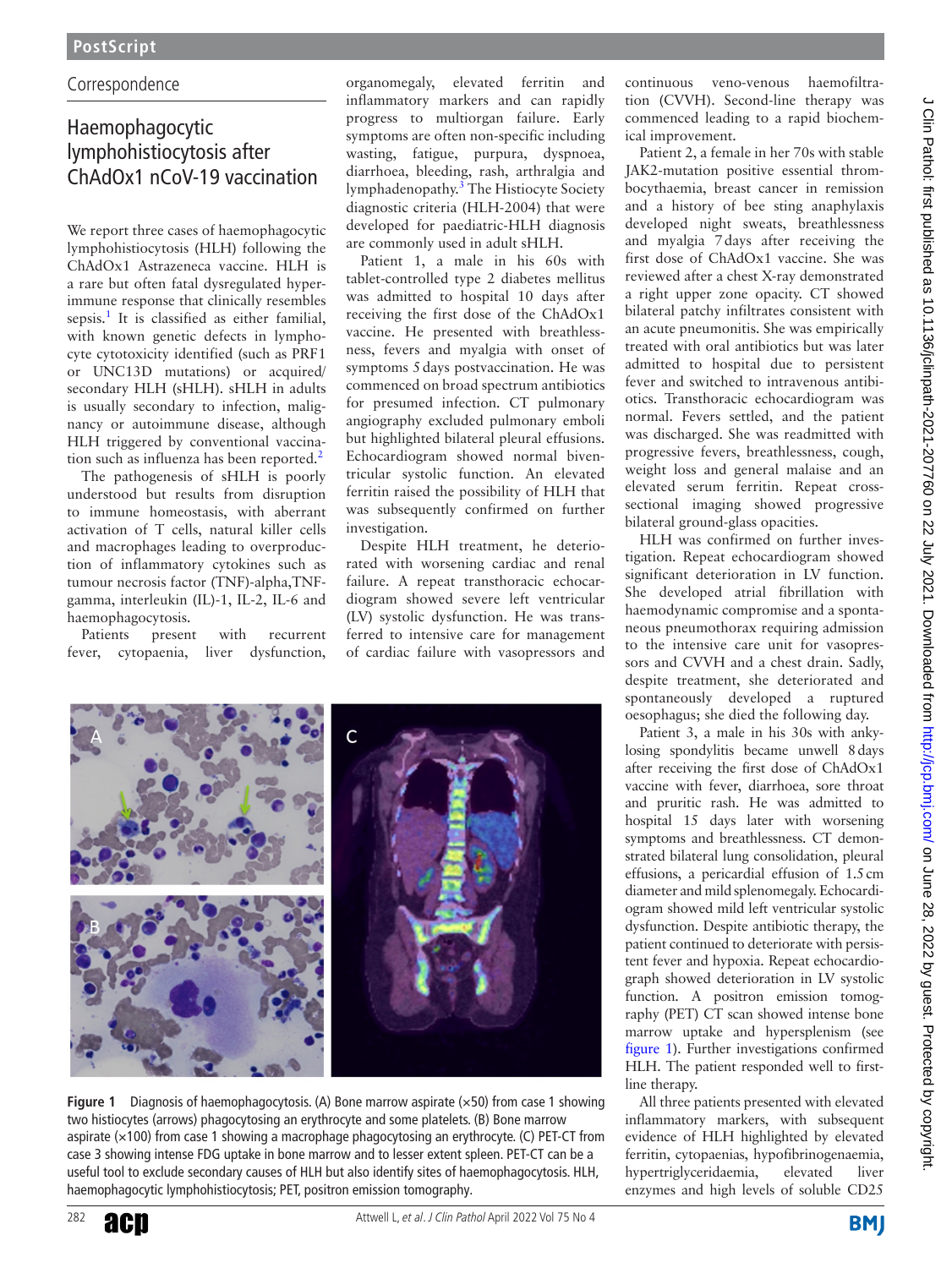<span id="page-1-0"></span>

#### **(A) The diagnosis of HLH can be established if criterion 1 or 2 is fulfilled**

| A molecular diagnosis consistent with HLH |  |  |
|-------------------------------------------|--|--|
|                                           |  |  |

| Diagnostic criteria for HLH fulfilled (5 of 8 criteria below) |
|---------------------------------------------------------------|
|---------------------------------------------------------------|

Fever

Splenomegaly

Cytopaenias (affecting >2 of 3 lineages in peripheral blood) Haemoglobin <9.0 g/dL, platelets <100×10<sup>9</sup>/L, neutrophils <100×10<sup>9</sup>/L

Hypertriglyceridaemia and/or hypofibrinogenaemia

Fasting triglycerides ≥3.0mmol/L, fibrinogen <1.5 g/L

Haemophagocytosis in bone marrow or spleen or lymph nodes. No evidence of malignancy

Low or no natural killer (NK) cell activity

Ferritin ≥500 µg/L

sCD25 (soluble interleukin (IL)-2 receptor) ≥2400U/mL

| (B) Clinical and laboratory features           | Case 1             | Case 2         | Case 3             |
|------------------------------------------------|--------------------|----------------|--------------------|
| Time to onset symptoms post vaccination (days) | 5                  | 7              | 8                  |
| Temperature (38.4-39.4°C)                      | 39.3               | 39.2           | 41.2               |
| Organomegaly                                   | Yes (hepatomegaly) | No             | Yes (splenomegaly) |
| Haemoglobin (Normal range (NR) 120-150 g/L)    | 10.1               | 11.9           | 10.5               |
| Platelets (NR 150-400 x 10×9/L)                | 54                 | 69             | 319                |
| Ferritin (NR $15-400 \mu q/L$ )                | 159076             | 5529           | 58255              |
| Lactate dehydrogenase (LDH) (NR 90-275 iU/L)   | 536                | 1178           | 541                |
| Triglyceride (NR 0.5-2.3 mmol/L)               | 6.3                | $\overline{2}$ | 2.7                |
| Fibrinogen (NR 2.12-4.88 g/L)                  | 0.7                | 0.94           | 4.17               |
| Alanine aminotransferase (ALT) (NR 0-35 iu/L)  | 132                |                | 47                 |
| Troponin ( $NR < 14$ ng/L)                     | 299                | 312            | 42                 |
| Haemophagocytosis on bone marrow biopsy        | Yes                | Yes            | Yes*               |
| sCD25 (0-2500 pg/mL)                           | 4833               | 9232           | 3575*              |
| HScore for HLH (% probability)                 | 259 (>99)          | 220 (96)       | 219 (96)           |

(A) HLH-2004 diagnostic. (B) Laboratory results of cases 1–3 at time of diagnosis.

\*In case 3, undertaken after 3 days of methylprednisolone.

HLH, haemophagocytic lymphohistiocytosis.

(see [table](#page-1-0) 1). Other secondary causes of HLH were excluded by cross-sectional imaging, extensive negative infection screening including serial COVID-19 testing and negative autoimmune panels.

Once the diagnosis of HLH was considered and confirmed, all three patients were treated with high-dose methylprednisolone 500 mg intravenously daily for 3 days, followed by prednisolone 60 mg (or equivalent) daily. Patients 1 and 2 required secondline immune-suppression with intravenous immunoglobulin and the IL-1 receptor antagonist anakinra, 100 mg subcutaneously daily (later increased to 200 mg due to deterioration and requirement for intensive care support) with a good biochemical response (see [figure](#page-1-1) 2). Sadly, patient 2 developed catastrophic complications with oesophageal rupture, possibly related to gastrointestinal involvement with sHLH, leading to death.

HLH has been reported as a consequence of SARS-CoV-2 infection, and there is some evidence that sHLH is underdiagnosed in severe COVID-19

illness.[4](#page-2-3) Both lead to a hyperinflammatory syndrome and a severe cytokine storm with elevated ferritin levels being associated with poor outcomes in COVID-19 and  $sH L H$ .<sup>[5](#page-2-4)</sup> This underpins the finding that the IL-6 inhibitor tocilizumab improves outcomes in patients hospitalised with COVID-19.[6](#page-2-5) Furthermore, there are some reports that anakinra can improve outcomes in this patient group and also COVID-19 induced sHLH.[7](#page-2-6)

The ChAdOx1 vaccine consists of a replication-deficient chimpanzeederived adenovirus vector containing the SARS-CoV2 surface glycoprotein antigen (spike protein). It clearly causes dramatic proinflammatory responses in some individuals, previously highlighted by the discovery of pathologic anti-PF4 antibodies in patients presenting with thrombocytopaenia and thrombosis after the first vaccine dose.<sup>[8](#page-2-7)</sup> Further investigation is warranted to understand underlying mechanisms and which component of the vaccine may be implicated: the adenovirus vector or COVID-19 spike protein.

We report here the first described cases of vaccine induced HLH secondary to the ChAdOx1 vaccine. Other causes of sHLH were excluded, and we therefore propose that the likely trigger was the recent vaccination. All patients developed moderate to severe cardiac dysfunction, an uncommon finding in other case series of sHLH. Physicians should be aware of HLH as early recognition and initiation of anakinra may prevent irreversible organ damage and death. We recommend careful consideration of the timing and options for alternative SARS-CoV-2 vaccines in patients predisposed to HLH such as in the post allogeneic or CAR-T cell setting.



<span id="page-1-1"></span>**Figure 2** Timeline of progression postvaccination for patient 1 with serum ferritin and platelet count and introduction of therapy indicated. NR, normal range.